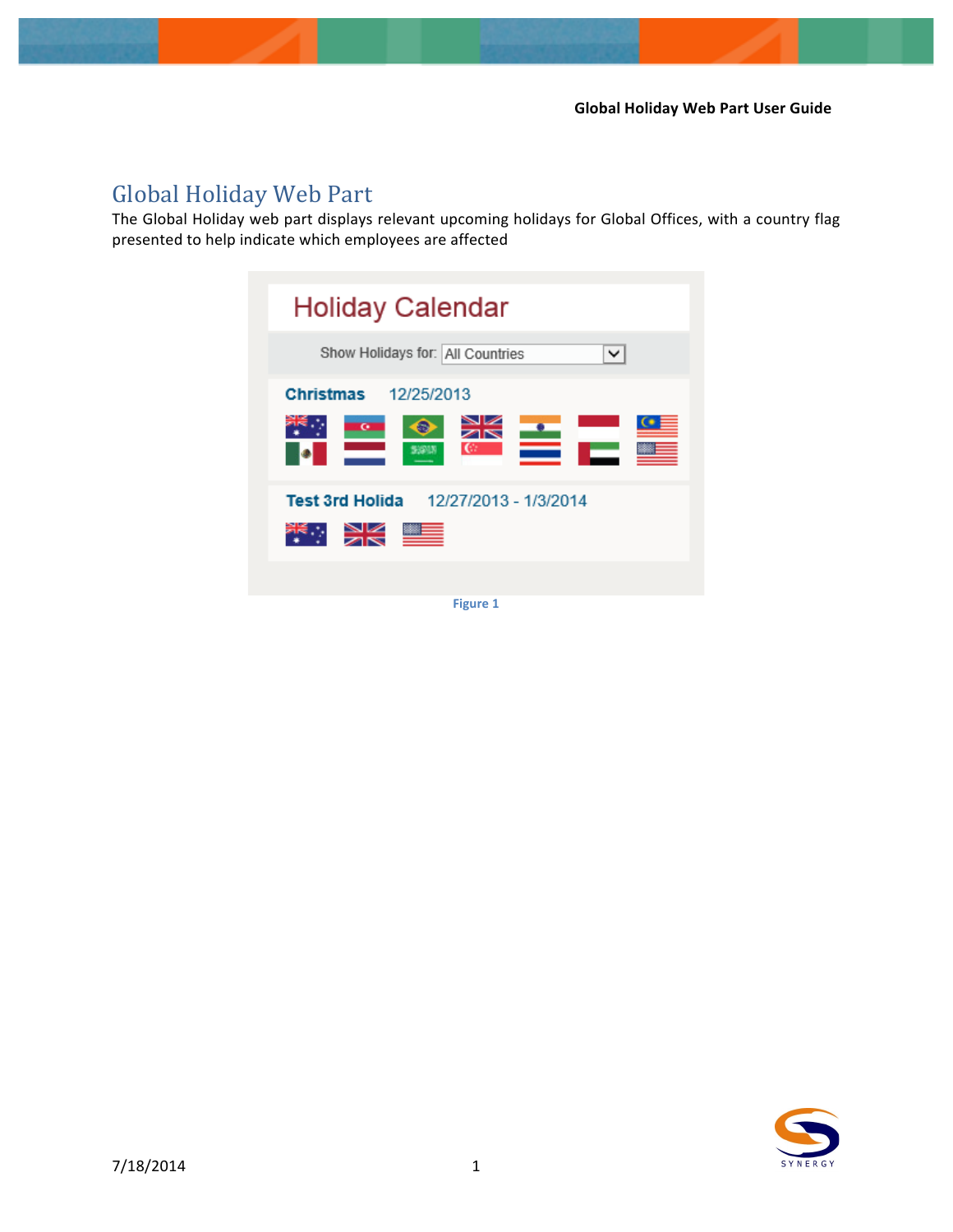### To Add or Edit a Holiday in Calendar

To add or edit an item in the Global Holiday web part, you will need to perform the following actions

1. From the **in** the ribbon, navigate to Site Contents.



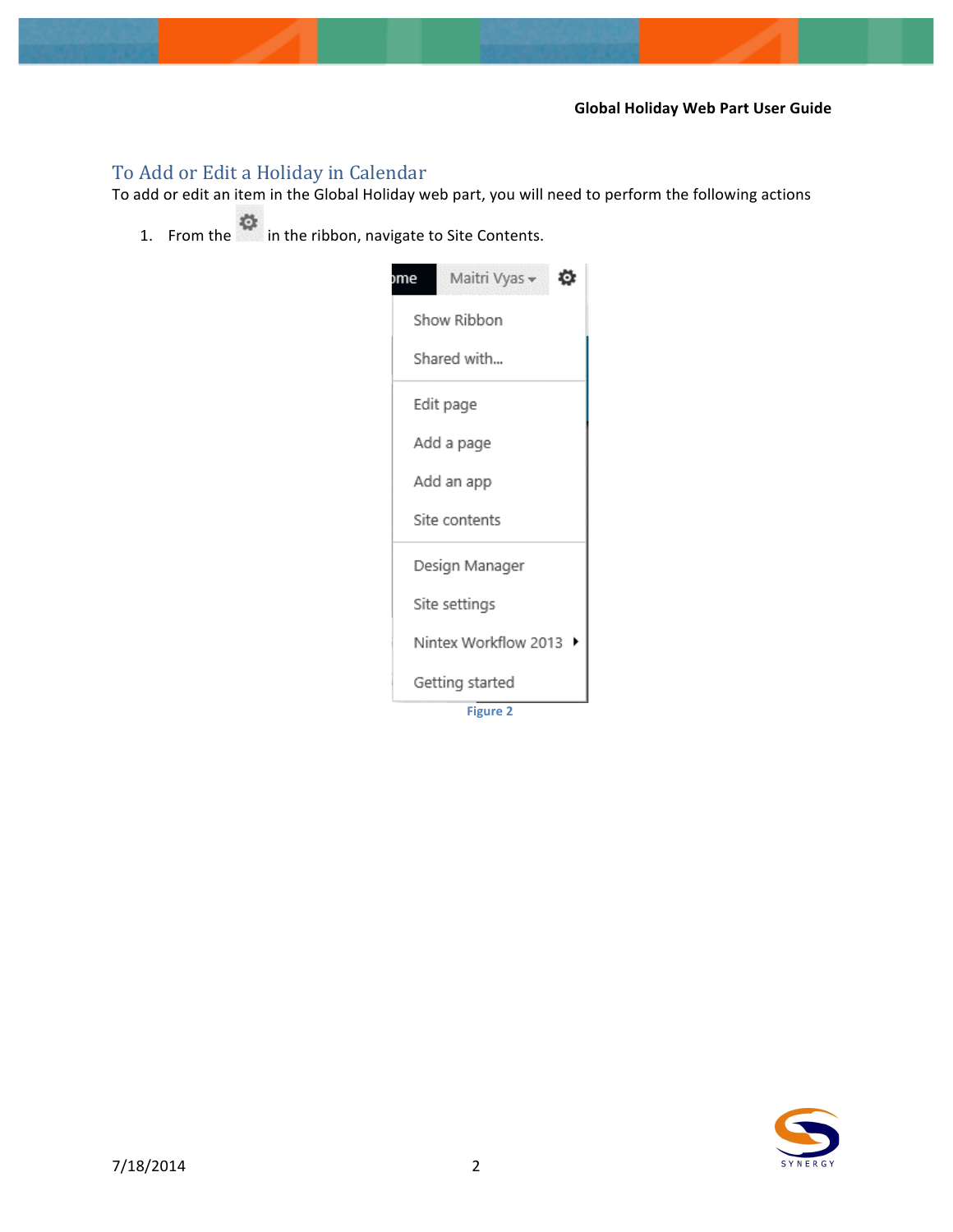2. From the Site Contents screen, select the Global Holidays list.



3. The Global Holidays list contains the fields to configure each article:

| <b>BROWSE</b><br>EDIT                                                                                                           |                                                                                                       |  |  |  |  |
|---------------------------------------------------------------------------------------------------------------------------------|-------------------------------------------------------------------------------------------------------|--|--|--|--|
| oo Cut<br>Ū٦<br>ويكو<br>$\mathbf x$<br>ling Copy<br>Cancel<br>Attach<br>Save<br>Paste<br>File<br>Clipboard<br>Actions<br>Commit | ABC<br>$\checkmark$<br>Spelling<br>Spelling                                                           |  |  |  |  |
| Home<br><b>Documents</b>                                                                                                        | Global Holidays<br>Social Settings: Adding a new item will not create a social event. Change Settings |  |  |  |  |
| <b>Recent</b><br>≂                                                                                                              | Title *                                                                                               |  |  |  |  |
| <b>Forms Center Country</b><br>о<br><b>Regions</b>                                                                              | Start Date *<br>12 AM $\sqrt{00}$ 00 $\sqrt{1}$<br>匷<br>End Date *                                    |  |  |  |  |
| • Data Connection Library<br>• Explore News                                                                                     | E<br>12 AM $\vee$ 00 $\vee$<br>Countries*<br>Australia                                                |  |  |  |  |
| • Photo Of The Week<br>• Forms Center                                                                                           | Azerbaijan<br>$Add$ ><br>Brazil<br>Great Britain<br>India                                             |  |  |  |  |
| <b>Forms Center Approval</b>                                                                                                    | < Remove<br>Indonesia<br>Malaysia<br>Mexico                                                           |  |  |  |  |
| <b>FormsCenterWebpart</b><br><b>ImageGrid</b>                                                                                   | Save<br>Cancel                                                                                        |  |  |  |  |
| <b>Figure 4</b>                                                                                                                 |                                                                                                       |  |  |  |  |

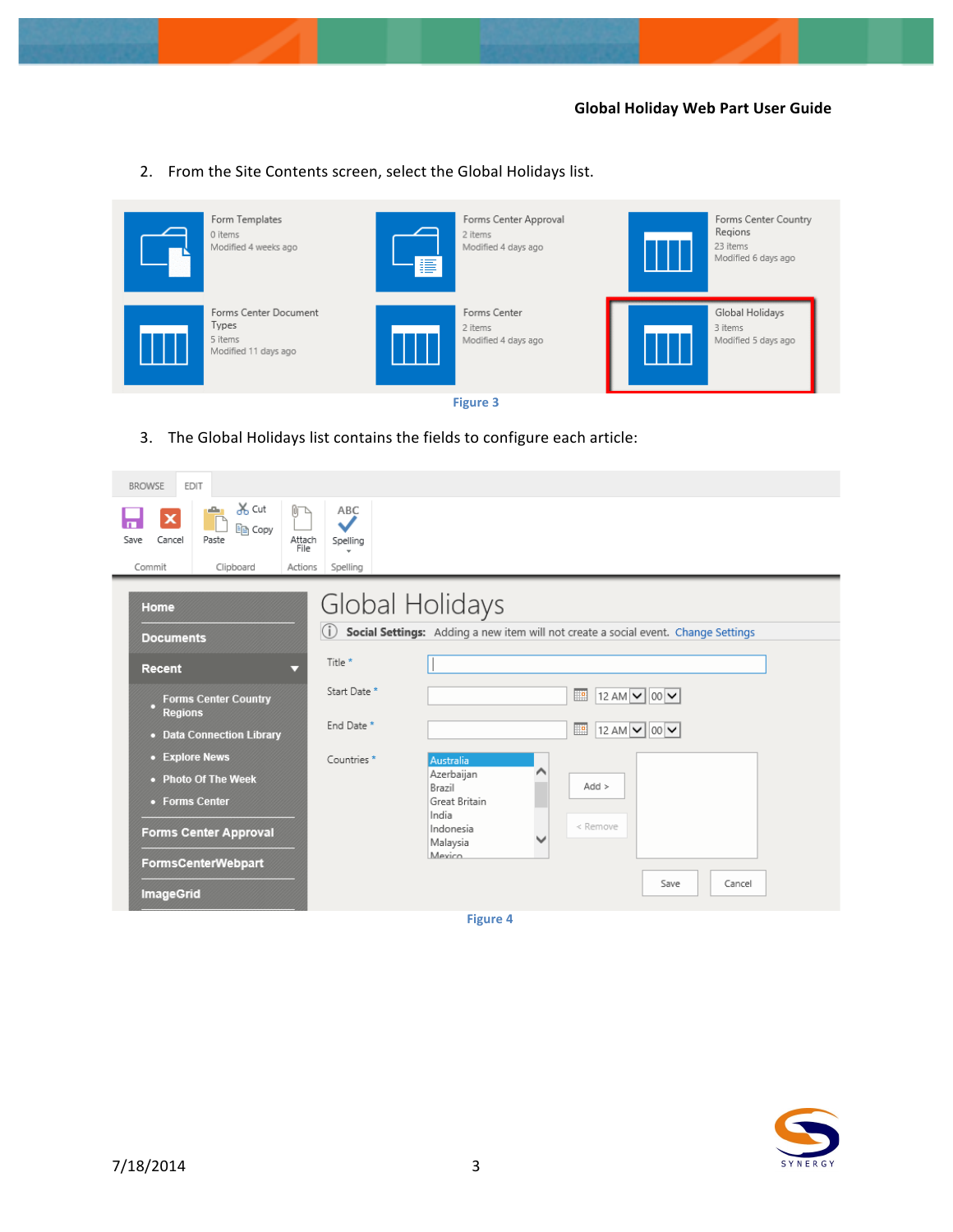These fields are described in more detail below:

- Title: This mandatory field should contain the title text for the holiday which will display within the web part.
- Start Date: This mandatory field contains the start date which will display within the web part.
- End Date: This mandatory field contains the end date which will display within the web part.
- Countries: This mandatory field will display which countries are observing the holiday.

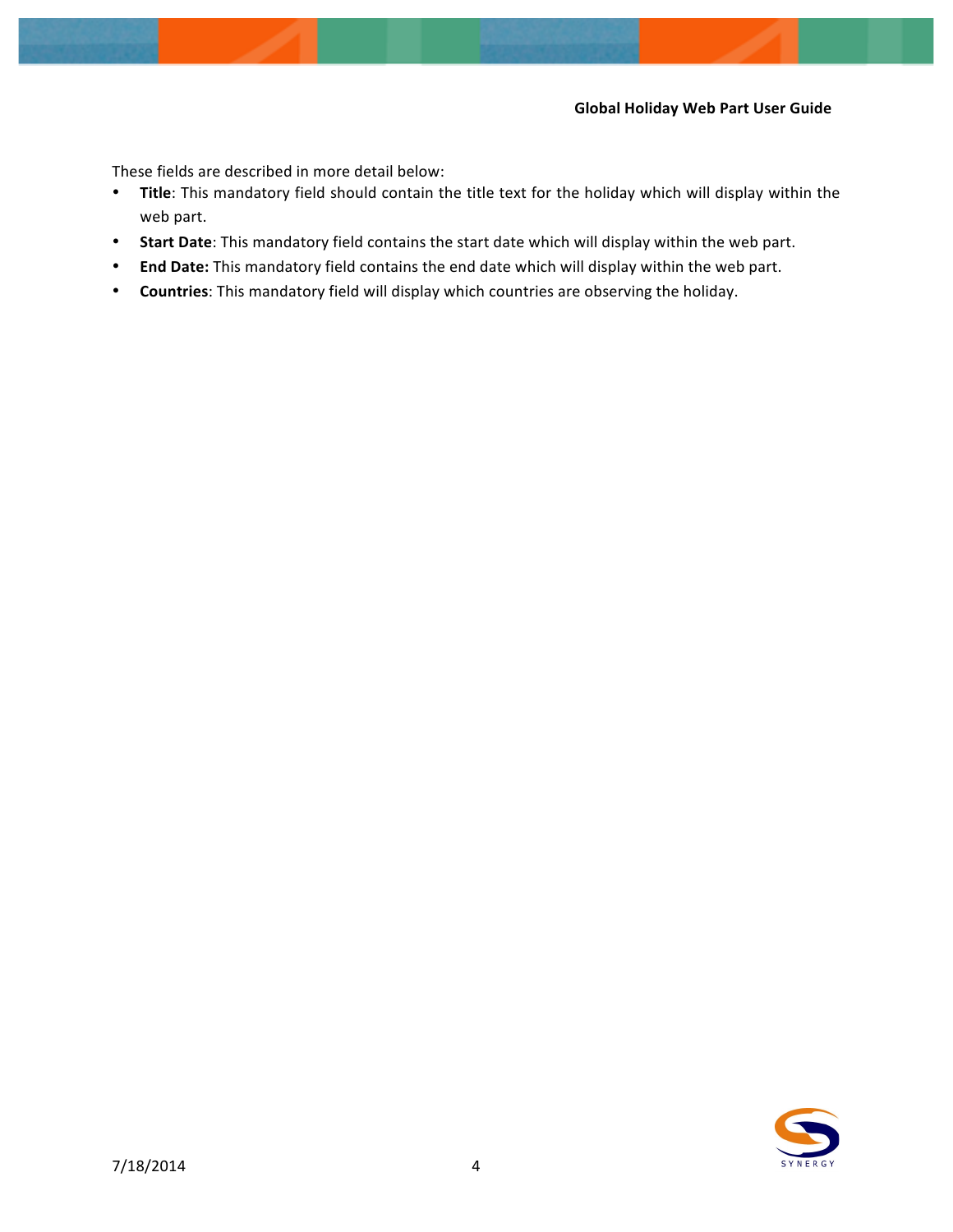## To Delete an Item

1. From the in the ribbon, navigate to Site Contents.



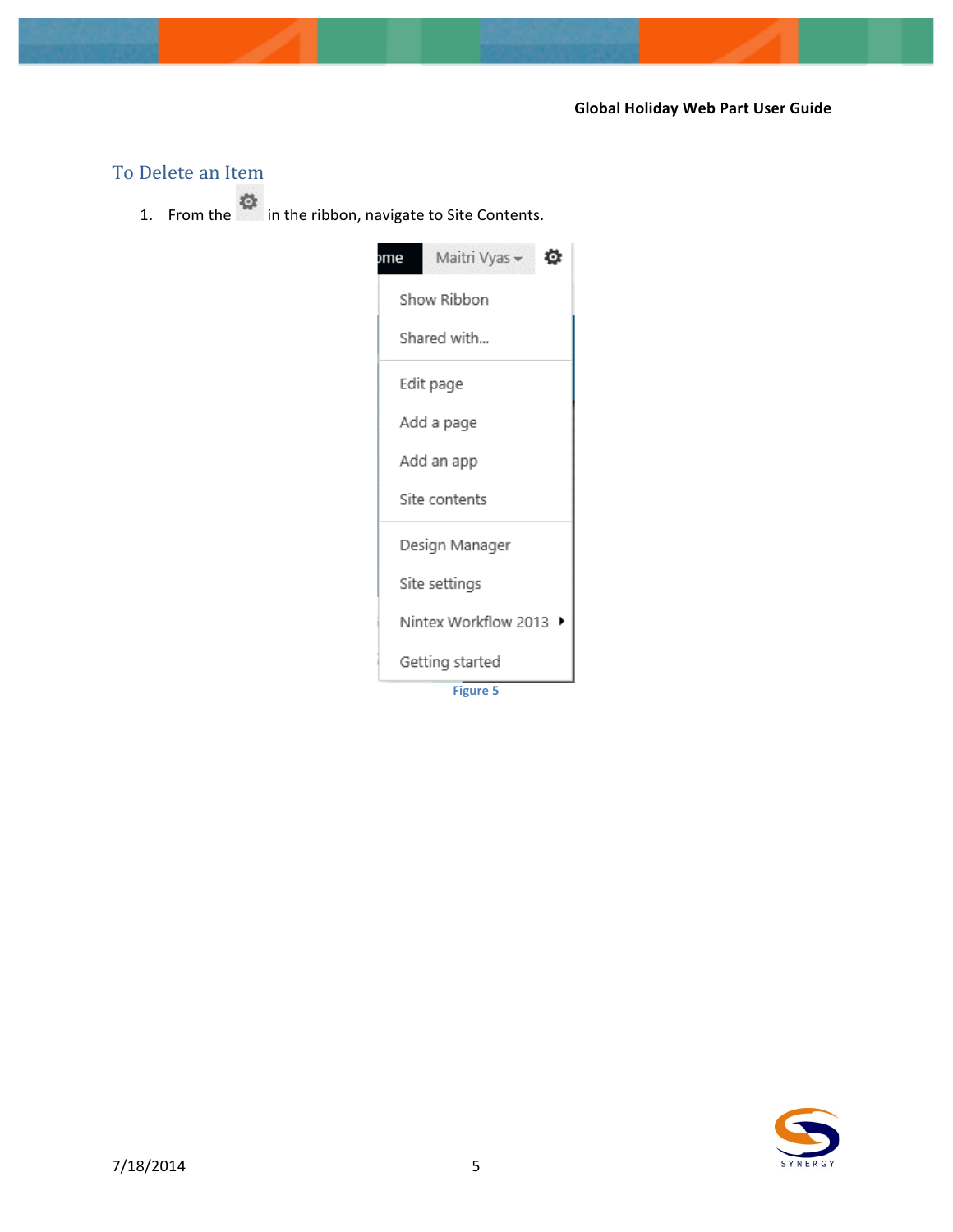- Forms Center Country Form Templates Forms Center Approval Regions 0 items 2 items Modified 4 weeks ago Modified 4 days ago 23 items Modified 6 days ago Global Holidays Forms Center Document Forms Center Types 2 items 3 items s<br>items<br>Modified 11 days ago Modified 4 days ago Modified 5 days ago **Figure 6**
- 2. From the Site Contents screen, select the Global Holidays list.

3. From the list, select the item(s) you want to delete and then click on Delete Item button from within the ITEMS ribbon.

| <b>BROWSE</b><br><b>ITEMS</b><br>LIST                                                                                                                    |                                                                              |                                                                         |                                                              |                     |  |
|----------------------------------------------------------------------------------------------------------------------------------------------------------|------------------------------------------------------------------------------|-------------------------------------------------------------------------|--------------------------------------------------------------|---------------------|--|
| 作<br>厚<br><u>is</u><br><b>A</b> <sup>2</sup> Shared With<br>Edit<br>Item<br>View<br>New<br>New<br>Folder<br>Item<br>Item -<br>X Delete Item<br>New<br>Ma | C Version History<br>0r<br>Attach<br>File<br>Actions                         | Œ<br>Alert<br>Tags &<br>Notes<br>$Me -$<br>Share & Track Tags and Notes | $\frac{1}{x}$<br>Q)<br>Workflows Approve/Reject<br>Workflows |                     |  |
| Global Holidays o<br>Home<br>⋒<br>Social Settings: Adding a new item will not create a social event. Change Settings<br><b>Documents</b>                 |                                                                              |                                                                         |                                                              |                     |  |
| Recent                                                                                                                                                   | (+) new item or edit this list<br>$\varphi$<br><br>Find an item<br>All Items |                                                                         |                                                              |                     |  |
| <b>Forms Center Country</b><br><b>Regions</b>                                                                                                            | Edit                                                                         | Title                                                                   | Start Date                                                   | End Date            |  |
| • Data Connection Library                                                                                                                                | $\Box$                                                                       | Thanksgiving                                                            | 11/28/2013 12:00 AM                                          | 11/28/2013 12:00 AM |  |
| • Explore News                                                                                                                                           | $\Box$                                                                       | Christmas                                                               | 12/25/2013 12:00 AM                                          | 12/25/2013 12:00 AM |  |
| • Photo Of The Week<br>• Forms Center                                                                                                                    | $\mathbb{Z}$                                                                 | Test 3rd Holida                                                         | 12/27/2013 12:00 AM                                          | 1/3/2014 12:00 AM   |  |

**Figure 7**